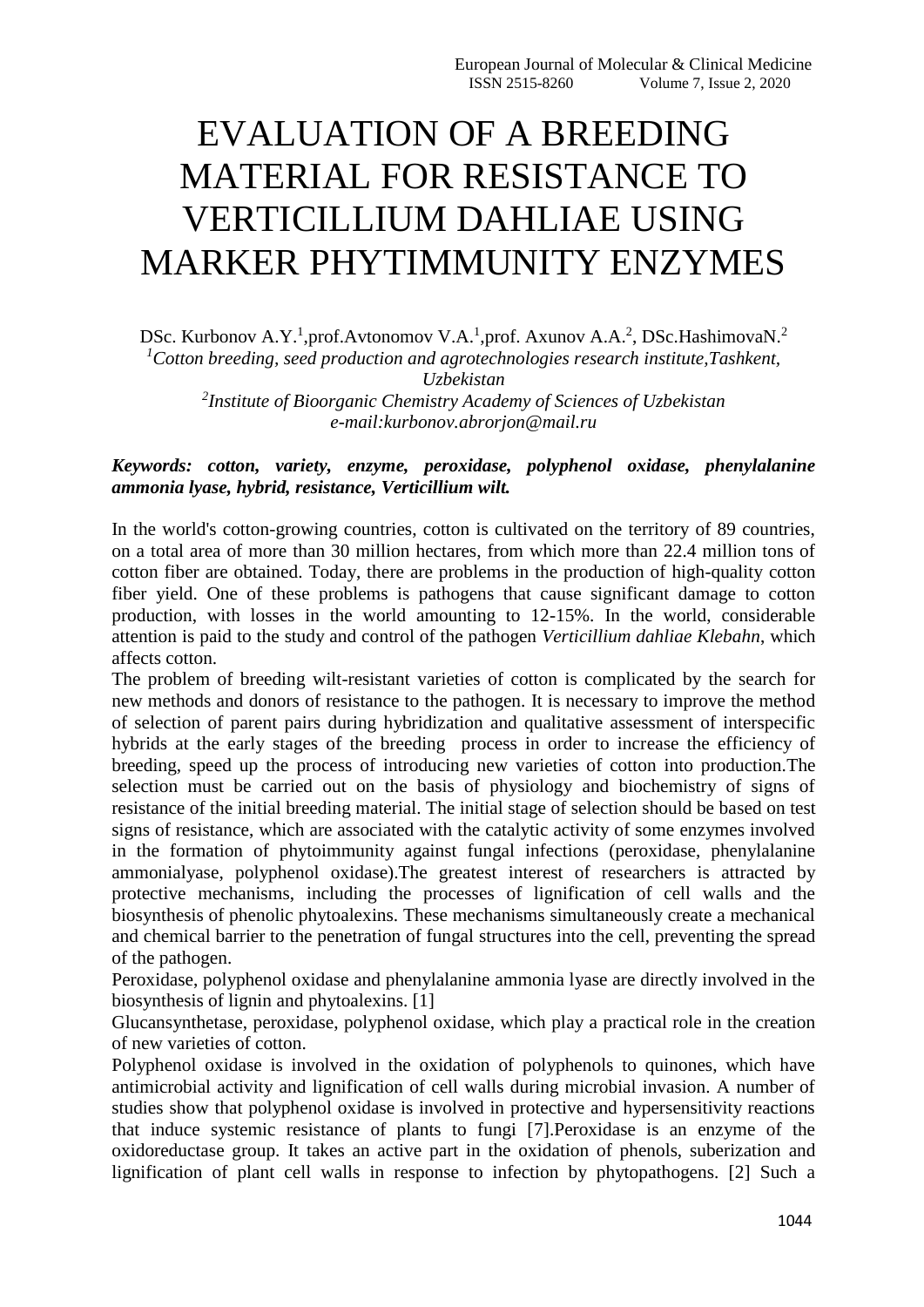resistance mechanism is associated with the induction of peroxidase activity. [6, 8, 11] Most studies of plant – pathogen interactions show that the accumulation of lignin and phenolic compounds correlates with plant resistance to disease [9, 10].Phenylalanine ammonia lyase is a key enzyme in the mechanism of biosynthesis of phenylpraponoid compounds, the presence of which is shown in plants infected with the pathogen. Previously it is established that different plant species increases the activity of the phenylalanine ammonia lyase under biotic and abiotic stresses, including fungal infection.

**The object of the study** is cotton hybrids of the species *G.hirsutum* L., created on the basis of complex interline hybridization L-101, L-102, L-103, L-104, L-105, L-106, L-107, L-108.

**Research Methods.** The research used modern methods of bioorganic chemistry and traditional breeding . The determination of chitin-specific peroxidase was carried out according to the method of N.R. Hashimova. Statistical processing of the material  $-$  in accordance with the method of O. Yu. Rebrova, included testing the hypothesis that the tabular data corresponded to the normal distribution law using the AtteStat data analysis program, v.10.9.6, which works as an add-in to the Microsoft Excel-2007 program, with using the modules "Normality Check" and "Emission Processing". Then, the average value and standard deviation σ were calculated using the "Descriptive Statistics" module. In calculating these indicators, parametric criteria were used. Variation-statistical processing of the research results was carried out using the methods of O. Rebrova and B. Dospekhov.

#### **Results.**

The first step in the work was the determination of the activity of enzymes, which should be used as markers. The following enzymes were selected for research: oxidoreductase (peroxidase), polyphenol oxidase, phenylalanine ammonia lyase. In the above enzymes, optimal conditions for determining activity were studied, activity in cotton seedlings and responsiveness to the most important stressors were established and methods of identification of the best selection-significant families of different generations are worked out.

In the reserch were studied five hybrids (48 families) of the fifth generation, in the second stage five hybrids (21 families) of the sixth generation, in the third stage six hybrids of the eleventh generation, that are of interest from a breeding point of view.

As a result of experimental work, a change in the enzymatic activity of seedlings of cotton seeds of various origins was established. The regularities of the biochemical adaptation of cotton hybrids to growing conditions were analyzed and generalized, and the relationship of the above forms of enzymes with various conditions of cotton growing was studied.A method for using enzymatic activity as a marker of the resistance of cotton samples to *V.dahliae* is proposed. Cotton families have been identified that should be used in breeding aimed at creating new resistant varieties for *V.dahliae*.

The activity values of the above enzymes in the parent forms determine the resistance in hybrids and breeding material. Using the developed test system allows the selection of fork-resistant breeding material at all stages of selection. Therefore, the use of biochemical approaches allows us to determine its perspective in the laboratory.

In the evaluation wilt resistance, biochemical tests using marker enzymes of phytoimmunity - chitinspecific peroxidase - were used. As a stress load, the isolation of pathogen *V.dahliae* isolated from a naturally infected background under the field conditions of CBSPARI was used by the isolate. Table 1.

Assessment of the resistance of families of various hybrid combinations of cotton to the pathogen *V. dahliae*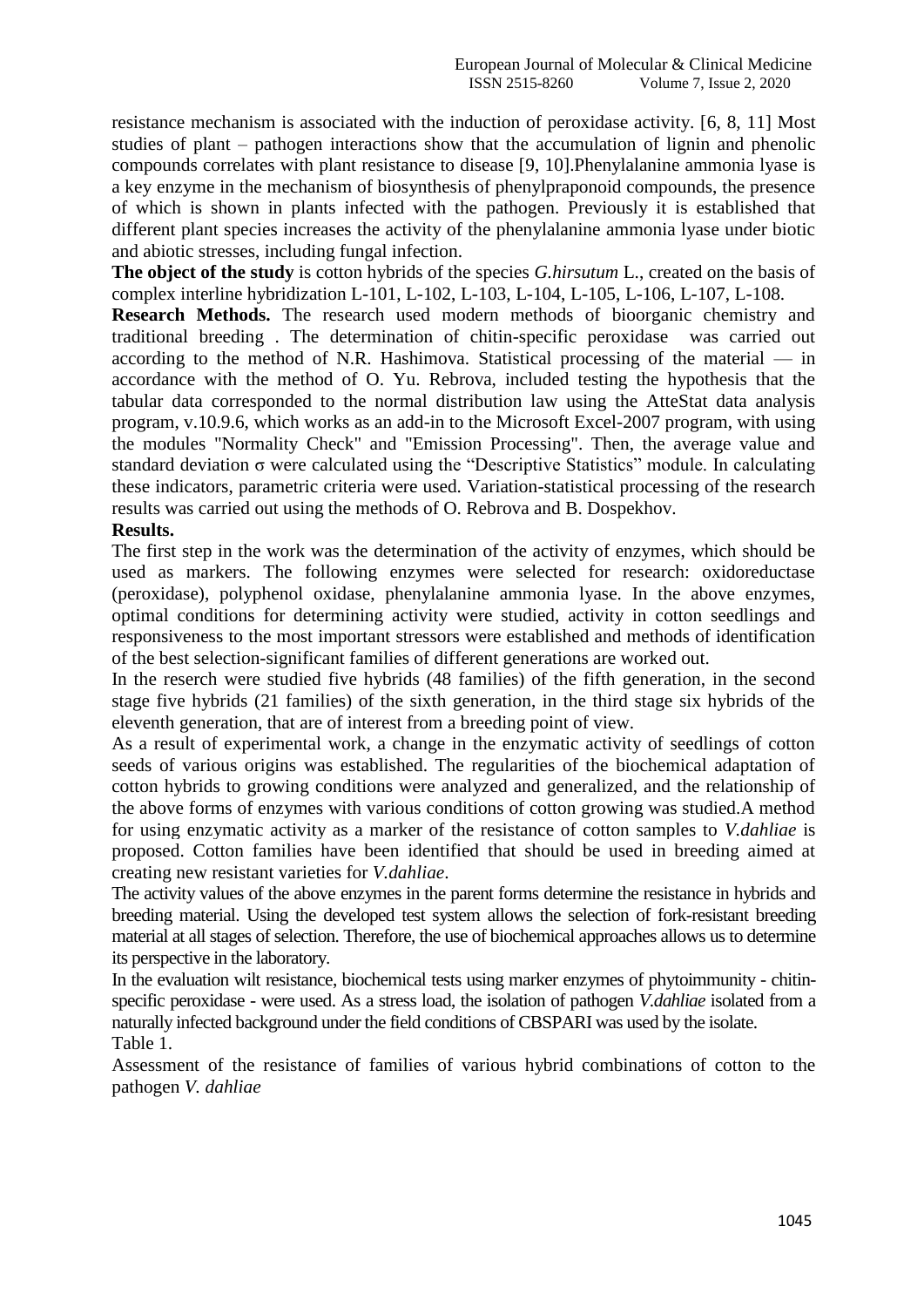|                                              | $N_2$ family                                 | Enzyme activity u/mg protein |                |                    |            |               |            |  |
|----------------------------------------------|----------------------------------------------|------------------------------|----------------|--------------------|------------|---------------|------------|--|
| $N_2$                                        |                                              | Peroxidase                   |                | Polyphenol oxidase |            | Phenylalanine |            |  |
|                                              |                                              |                              |                |                    |            | ammonia lyase |            |  |
|                                              |                                              | control                      | experience     | control            | experience | control       | experience |  |
| 1                                            | $\overline{2}$                               | 3                            | $\overline{4}$ | 5                  | 6          | 7             | 8          |  |
| $F_5[F_4(JI-105\times JI-106)\times JI-105]$ |                                              |                              |                |                    |            |               |            |  |
|                                              | 2605                                         | 490,86                       | 2345,75        | 1115,51            | 1200,10    | 130,00        | 257,13     |  |
| $\overline{c}$                               | 2622                                         | 1178,99                      | 2407,60        | 567,50             | 1186,1     | 177,40        | 405,36     |  |
| $\overline{3}$                               | 2631                                         | 3207,40                      | 891,60         | 489,70             | 101,20     | 19,10         | 5,71       |  |
| $\overline{4}$                               | 2656                                         | 3761,36                      | 1492,50        | 3814,2             | 211,1      | 15,42         | 11,56      |  |
| $\overline{5}$                               | 2684                                         | 5241,32                      | 147,98         | 1228,9             | 284,3      | 20,60         | 13,90      |  |
| 6                                            | 2726                                         | 4222,83                      | 1210,32        | 918,1              | 187,1      | 22,34         | 16,71      |  |
| $\overline{7}$                               | 2747                                         | 137,70                       | 153,00         | 237,44             | 232,4      | 52,95         | 63,14      |  |
| 8                                            | 2755                                         | 138,80                       | 123,77         | 623,85             | 169,5      | 14,17         | 12,03      |  |
| $\overline{9}$                               | 2754                                         | 126,82                       | 134,33         | 220,64             | 910,5      | 20,00         | 139,4      |  |
| 10                                           | 2767                                         | 97,35                        | 92,49          | 94,17              | 65,18      | 19,68         | 16,00      |  |
| 11                                           | 2768                                         | 104,85                       | 100,71         | 217,78             | 130,20     | 0,00          | 0,00       |  |
| 12                                           | 2782                                         | 158,81                       | 145,42         | 214,45             | 240,72     | 0,00          | 06,00      |  |
|                                              | $F_5[F_4(JI-101\times JI-108)\times JI-102]$ |                              |                |                    |            |               |            |  |
| 13                                           | 2901                                         | 156,57                       | 48,43          | 156,07             | 109,78     | 20,68         | 20,00      |  |
| 14                                           | 2904                                         | 158,1                        | 113,98         | 556,70             | 923,50     | 101,2         | 408,0      |  |
| 15                                           | 2902                                         | 141,16                       | 140,53         | 284,05             | 204,20     | 0,00          | 13,46      |  |
| 16                                           | 2916                                         | 153,09                       | 121,40         | 278,08             | 108,91     | 11,88         | 12,4       |  |
| 17                                           | 2920                                         | 161,41                       | 152,45         | 110,64             | 95,04      | 0,00          | 0,00       |  |
| 18                                           | 2922                                         | 115,8                        | 110,96         | 400,25             | 63,2       | 0,00          | 0,00       |  |
| $F_5[F_4(JI-105\times JI-106)\times JI-106]$ |                                              |                              |                |                    |            |               |            |  |
| 19                                           | 2923                                         | 181,93                       | 181,18         | 69,08              | 130,00     | 0,83          | 0,75       |  |
| 20                                           | 2925                                         | 115,98                       | 117,30         | 60,76              | 78,05      | 5,07          | 6,32       |  |
| 21                                           | 2928                                         | 122,23                       | 120,84         | 63,52              | 70,32      | 8,12          | 2,60       |  |
| 22                                           | 2939                                         | 110,80                       | 111,51         | 36,57              | 38,57      | 7,04          | 6,77       |  |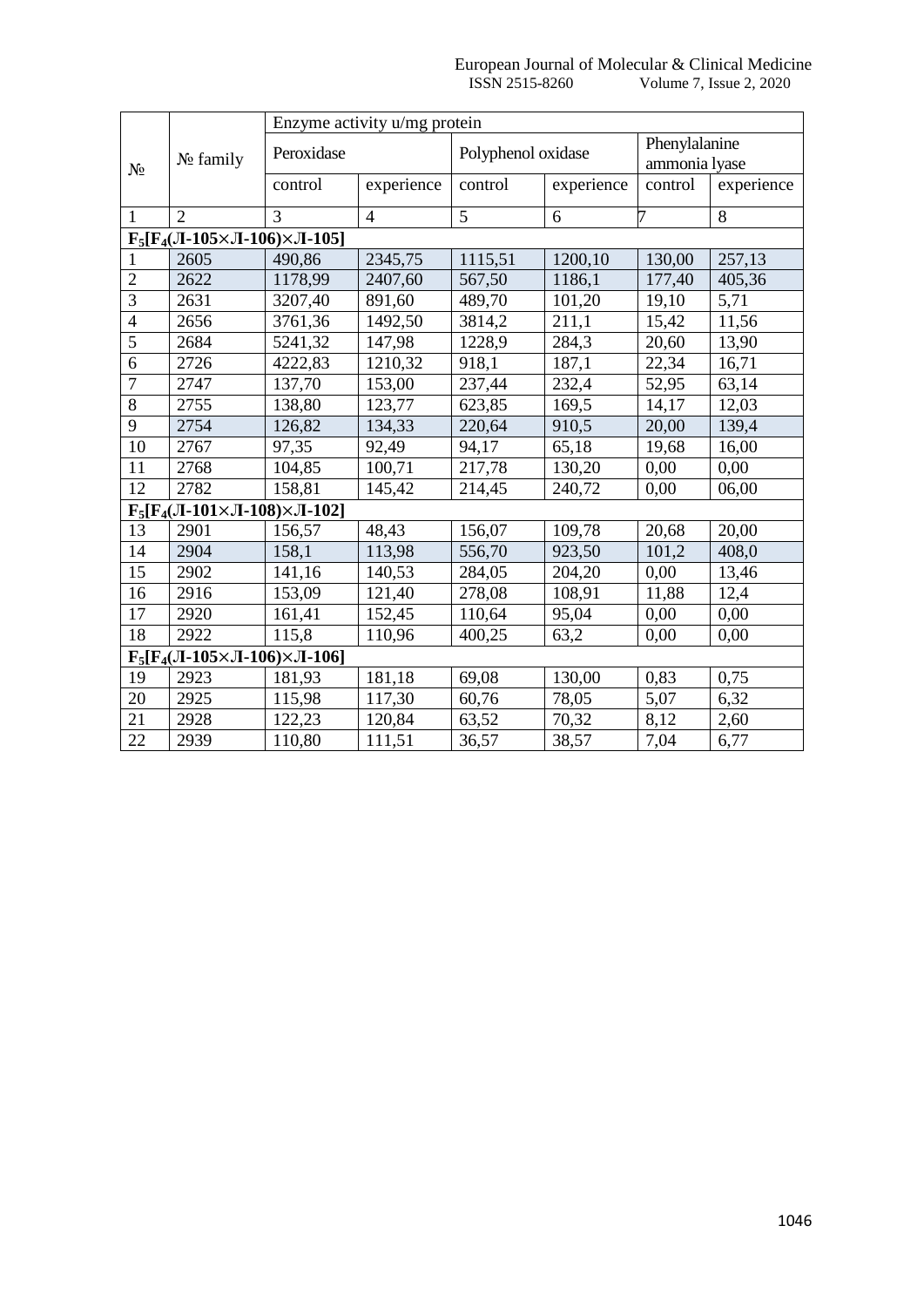continuation of table 1.

| $\mathbf{1}$                                 | $\overline{2}$ | $\overline{3}$ | $\overline{4}$ | 5      | 6      | 7      | 8      |
|----------------------------------------------|----------------|----------------|----------------|--------|--------|--------|--------|
| 23                                           | 2943           | 122,26         | 119,55         | 259,38 | 67,60  | 0,00   | 10,05  |
| 24                                           | 2944           | 129,07         | 213,53         | 626,24 | 909,12 | 23,00  | 96,34  |
| $F_5[F_4(JI-101\times JI-105)\times JI-106]$ |                |                |                |        |        |        |        |
| 25                                           | 2887           | 146,04         | 274,58         | 356,0  | 1094,5 | 83,00  | 277,50 |
| 26                                           | 2886           | 139,74         | 251,56         | 341,0  | 1015,7 | 57,01  | 138,75 |
| 27                                           | 2827           | 133,01         | 241,71         | 187,0  | 1033,4 | 70,50  | 117,7  |
| $F_5[F_4(JI-105\times JI-108)\times JI-104]$ |                |                |                |        |        |        |        |
| 28                                           | 2749           | 132,30         | 253,86         | 191,0  | 264,25 | 192,3  | 365,0  |
| 29                                           | 2775           | 142,53         | 130,77         | 183,75 | 134,01 | 6,30   | 6,00   |
| 30                                           | 2779           | 142,60         | 251,14         | 167,00 | 285,54 | 79,40  | 276,80 |
| 31                                           | 2780           | 128,84         | 238,08         | 101,00 | 263,12 | 95,00  | 208,05 |
| 32                                           | 2785           | 132,88         | 130,98         | 106,20 | 106,06 | 6,62   | 6,30   |
| 33                                           | 2788           | 120,65         | 149,04         | 164,80 | 196,02 | 154,30 | 272,0  |
| 34                                           | 2784           | 130,02         | 116,17         | 125,10 | 100,00 | 5,60   | 5,29   |
| 35                                           | 2790           | 125,44         | 118,62         | 1065,0 | 72,14  | 148,6  | 104,0  |
| 36                                           | 2799           | 123,09         | 118,69         | 165,60 | 181,70 | 17,55  | 14,44  |
| 37                                           | 2737           | 128,04         | 113,65         | 148,30 | 105,30 | 7,61   | 0,00   |
| 38                                           | 2733           | 132,52         | 110,74         | 98,62  | 94,00  | 6,60   | 6,12   |
| 39                                           | 2714           | 146,39         | 111,16         | 126,74 | 122,20 | 2,83   | 2,33   |
| $F_5[F_4(JI-103\times JI-106)\times JI-102]$ |                |                |                |        |        |        |        |
| 40                                           | 2836           | 139,62         | 115,4          | 164,10 | 128,30 | 2,80   | 3,63   |
| 41                                           | 2839           | 173,12         | 168,23         | 101,60 | 101,50 | 20,30  | 14,00  |
| 42                                           | 2834           | 244,25         | 344,57         | 176,31 | 297,90 | 33,61  | 197,14 |
| 43                                           | 2831           | 189,01         | 525,57         | 232,14 | 444,80 | 21,30  | 155,00 |
| 44                                           | 2847           | 183,31         | 107,17         | 104,19 | 119,41 | 0,30   | 0,00   |
| 45                                           | 2874           | 114,43         | 108,40         | 101,10 | 98,90  | 0,00   | 0,00   |
| 46                                           | 2849           | 106,38         | 101,79         | 107,80 | 105,63 | 6,15   | 6,69   |
| 47                                           | 2884           | 166,73         | 325,54         | 160,75 | 308,60 | 65,00  | 120,00 |
| 48                                           | 2880           | 164,05         | 161,22         | 150,00 | 76,9   | 1,80   | 1,70   |

During the experiment was used the method of accelerated determination of the wilt resistance of cotton. F<sub>5</sub>-F<sub>11</sub> hybrid families were tested to assess the molecular genetic diversity of the source, hybrid and breeding material when creating new varieties using biochemical criteria for disease resistance.

As can be seen in table 1, the level of peroxidase enzyme activity in the  $F_5$  hybrid  $[F_4 (L-105 \times L-105^2)]$ 106) × L-105] (family 2605, 2622, 2754) in the presence of *V.dahliae* fungus increases many times. That the level of activity of the enzyme polyphenol oxidase in seedlings of the hybrid  $F_5$ [F<sub>4</sub>(L-105×L-106)×L-105] - family numbers 2605, 2622, 2754; F5[F4(L-101×L-108)×L-102] - family numbers 2904; F5[F4(L-105×L-106)L-106] - family numbers 2944; F5[F4(L-101×L-105)×L-106] family numbers 2887, 2886, 2827;  $F_5[F_4(L-105\times L-108)\times L-104]$  – family numbers 2749, 2779, 2780, 2788; F<sup>5</sup> [F<sup>4</sup> (L-103×L-106)×L-102] - family numbers 2834, 2831, 2884, in experimental versions in the presence of the fungus *V.dahliae* increases many times. Table 2.

Peroxidase activity in seedlings of the studied families, complex hybrids of the sixth generation cotton ( $n = 3$ ;  $M \pm m$ )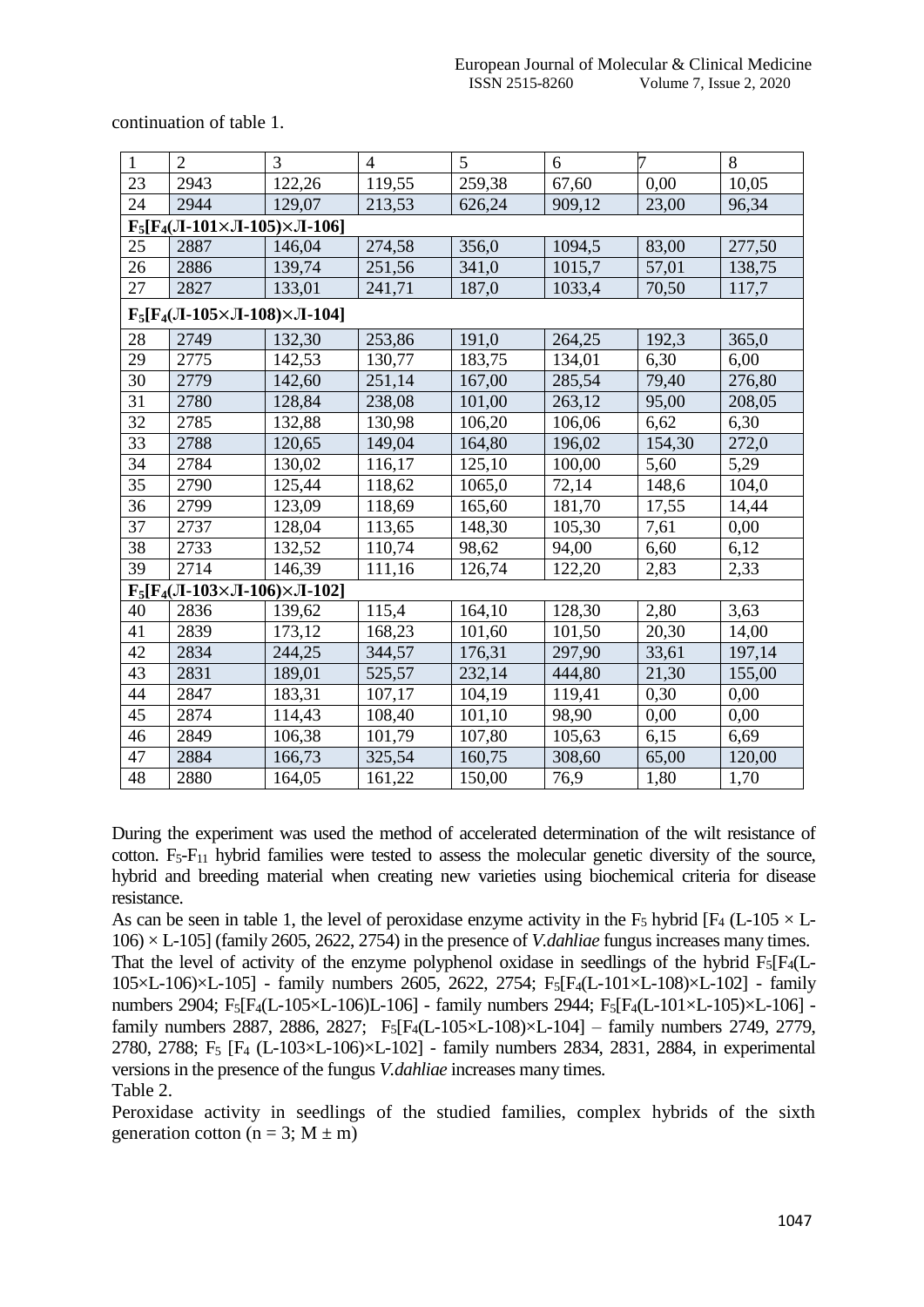| $N_{\Omega}$   | Hybrid combinations                              | $N_2$          | Protein<br>Peroxidase |                  | Peroxidase      |  |
|----------------|--------------------------------------------------|----------------|-----------------------|------------------|-----------------|--|
|                |                                                  | family         | content $\mu$ g /     | activity         | activity        |  |
|                |                                                  |                | $\rm{d}$ ry           | (control) unit / | (experience)    |  |
|                |                                                  |                | weight                | mg protein       | unit<br>mg      |  |
|                |                                                  |                | (Lowry)               |                  | protein         |  |
| $\mathbf{1}$   | $F_6$ [F <sub>4</sub> -JI-105 x JI-106] x JI-105 | $\overline{2}$ | 0,32                  | $427,8 \pm 1.2$  | $350,3{\pm}3.0$ |  |
|                |                                                  |                |                       |                  |                 |  |
| $\overline{2}$ | $F_6$ [F <sub>4</sub> -JI-105 x JI-106] x JI-105 | $\overline{4}$ | 0,27                  | $428,9 \pm 1.8$  | $380,1{\pm}2.5$ |  |
| 3              | $F_6$ [F <sub>4</sub> -JI-105 x JI-106] x JI-105 | 5              | 0,45                  | $435,6 \pm 2.1$  | $375,5 \pm 1.2$ |  |
| $\overline{4}$ | $F_6$ [ $F_4$ -JI-105 x JI-106] x JI-105         | $\tau$         | 0,41                  | $429,5 \pm 3.4$  | $301,7{\pm}1.0$ |  |
| 5              | $F_6$ [F <sub>4</sub> -JI-105 x JI-106] x JI-105 | 8              | 0,33                  | $423,9 \pm 1.9$  | $398,6 \pm 1.7$ |  |
| 6              | $F_6$ [F <sub>4</sub> -JI-105 x JI-106] x JI-105 | 9              | 0,29                  | $425,2 \pm 1.4$  | $369,2 \pm 1.4$ |  |
| $\overline{7}$ | $F_6$ [F <sub>4</sub> -JI-101 x JI-108] x JI-102 | 10             | 0,52                  | $311,5 \pm 2.4$  | $362,9 \pm 1.7$ |  |
| 8              | $F_6$ [F <sub>4</sub> -JI-101 x JI-108] x JI-102 | 16             | 0,61                  | $332,6 \pm 1.9$  | $347,5 \pm 1.8$ |  |
| 9              | $F_6$ [F <sub>4</sub> -JI-101 x JI-108] x JI-102 | 20             | 0,55                  | $361,6 \pm 1.1$  | $369,2{\pm}2.8$ |  |
| 10             | $F_6$ [F <sub>4</sub> -JI-101 x JI-108] x JI-102 | 26             | 0,48                  | $338,1 \pm 2.0$  | $359,8 \pm 2.7$ |  |
| 11             | $F_6$ [F <sub>4</sub> -JI-101 x JI-108] x JI-102 | 27             | 0,54                  | $369,8 \pm 1.3$  | $395,9{\pm}2.6$ |  |
| 12             | $F_6$ [F <sub>4</sub> -JI-101 x JI-105] x JI-106 | 46             | 0,6                   | $216,8+2.0$      | $567,3 \pm 1.0$ |  |
| 13             | $F_6$ [F <sub>4</sub> -JI-105 x JI-106] x JI-106 | 32             | 0,40                  | $223,8 \pm 1.6$  | $270,9{\pm}2.4$ |  |
| 14             | $F_6$ [F <sub>4</sub> -JI-105 x JI-106] x JI-106 | 35             | 0,61                  | $217,4 \pm 1.5$  | $272,4 \pm 1.4$ |  |
| 15             | $F_6$ [ $F_4$ -JI-105 x JI-106] x JI-106         | 38             | 0,34                  | $238,6 \pm 1.0$  | $268,9 \pm 1.6$ |  |
| 16             | $F_6$ [F <sub>4</sub> -JI-105 x JI-106] x JI-106 | 42             | 0,54                  | $230,9 \pm 1.9$  | $275,4 \pm 1.8$ |  |
| 17             | $F_6$ [F <sub>4</sub> -JI-103 x JI-106] x JI-102 | 50             | 0,55                  | $225,4 \pm 2.3$  | $276,3 \pm 1.2$ |  |
| 18             | $F_6$ [F <sub>4</sub> -JI-103 x JI-106] x JI-102 | 52             | 0,61                  | $224,8 \pm 2.5$  | $280,1 \pm 1.8$ |  |
| 19             | $F_6$ [F <sub>4</sub> -JI-103 x JI-106] x JI-102 | 53             | 0,58                  | $221,2+1.5$      | $270,9 \pm 1.4$ |  |
| 20             | $F_6$ [F <sub>4</sub> -Л-103 х Л-106] х Л-102    | 58             | 0,54                  | $227,3 \pm 1.5$  | $285,4{\pm}2.8$ |  |
| 21             | $F_6$ [F <sub>4</sub> -JI-103 x JI-106] x JI-102 | 61             | 0,62                  | $219,9 \pm 1.3$  | $269,9{\pm}2.0$ |  |

That the level of activity of the enzyme phenylalanine ammonia lyase in seedlings of the hybrid F5[F4(L-105×L-106)×L-105] - family numbers 2605, 2622, 2754; F5[F4(L-101×L-108)×L-102] family numbers 2904;  $F_5[F_4(L-105\times L-106) \times L-106]$  - family numbers 2944;  $F_5[F_4(L-101\times L-106) \times L-106]$ 105) $\times$ L-106] - family numbers 2887, 2886, 2827; F<sub>5</sub>[F<sub>4</sub>(L-105 $\times$ L-108) $\times$ L-104] – family numbers 2749, 2779, 2780, 2788; F<sup>5</sup> [F<sup>4</sup> (L-103×L-106)×L-102]- family numbers 2834, 2831, 2884, in experimental versions in the presence of the fungus *V.dahliae* increases many times. (tab.1).

Table 2 shows the most resistant families of F<sub>6</sub>hybridsto*V.dahliae*. As a result of the conducted biochemical research in laboratory conditions, it was found that families isolated from a complex interline hybrid combination of F6[F4-L-101 x L-105] x L-106 are resistant to *V.dahliae*.The activity of chitin-specific peroxidase in selected families exceeds the activity by more than 2 times compared with the control, which indicates that the selected families are most resistant to damage.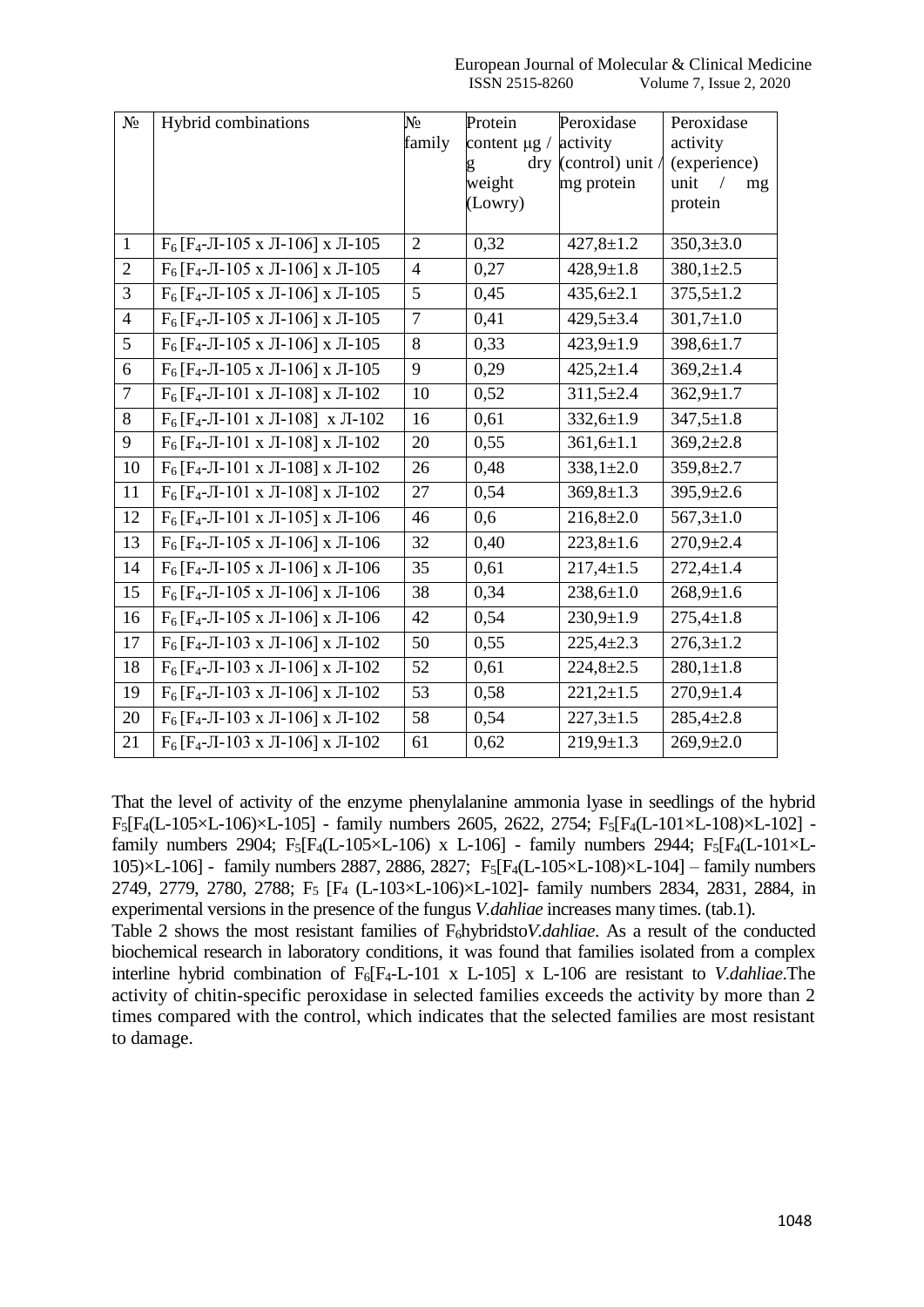

Fig. 1. The activity of peroxidase in seedlings of the investigated samples of cotton. At the third stage, the study of peroxidase activity in cotton hybrids showed that when interacting with a phytopathogen in all experimental variants, with the exception of Bukhara-6, S-6524 varieties and in the hybrid  $F_{11}[F_6$  (L-101 x L-106) x L-105],  $F_{11}[F_6$  (L-105 x L-106) x L-105], F<sup>7</sup> [L-175/276 x Namangan-102] the enzyme activity decreased 1.7–1.88 times from the control level (Fig. 2).



Figure 2 - Peroxidase activity in the roots of 7-day-old seedlings of various cotton hybrids after 48 hours of exposure with conidia of the fungus *V.dahliae*.

In hybrid F<sub>11</sub> [F<sub>6</sub> (L-101 x L-105) x L-106], peroxidase activity was 1.3-1.6 times higher than its control, which allowed the plant to become involved in the processes that prevent the multiplication of infectious structures fungus, participating in the reactions of strengthening the cell walls when exposed to a pathogen.

A decrease in enzyme activity in other hybrids may be due to inhibition of peroxidase activity due to the production of  $H_2O_2$  in response to the spread of fungal structures in cotton tissues.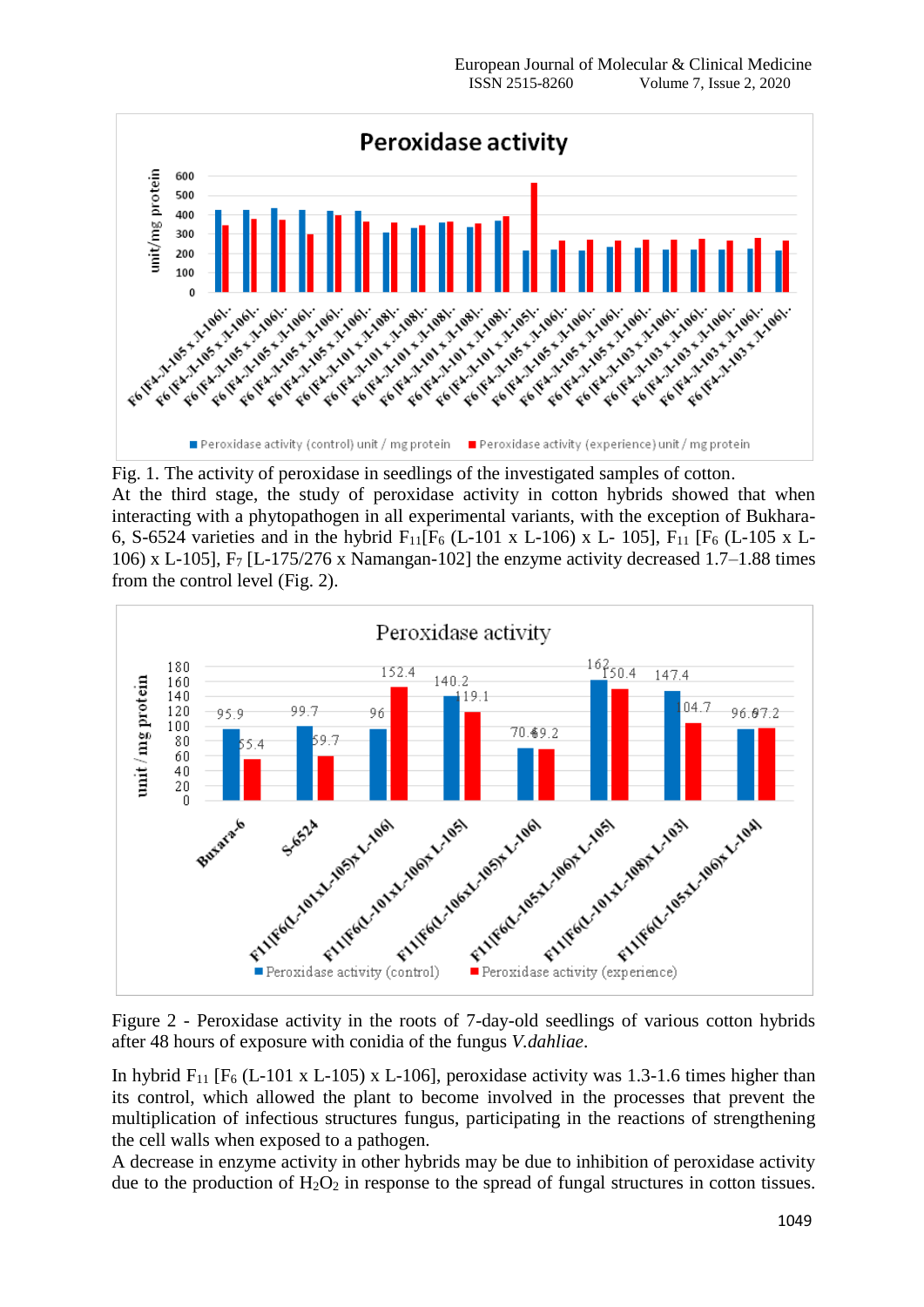It is assumed that resistance to pathogens such as *Verticillium*, depends primarily on the mechanical isolation of the pathogen during the determining phases of colonization and reaction inside and outside the vascular system [13].Lignin forms a structural barrier that limits the spread of pathogenic fungi and prevents the diffusion of extracellular enzymes and toxins. Strengthening the cell wall can confer resistance only if lignification occurs quickly and before the penetration of the pathogen hyphae. Therefore, strengthening the cell wall by deposition of lignin and lignin-like polymers, which is preceded by the induction of the peroxidase enzyme responsible for their formation, therefore plays an important role in the protective response of cotton seedlings against *V.dahliae*.



Figure 3 - The content of hydrogen peroxide in the roots of 7-day-old seedlings of various cotton hybrids after 48 hours of exposure with conidia of the fungus *V.dahliae*

An important role in protective reactions is assigned to hydrogen peroxide, which possesses the properties of a signal molecule in low concentrations, and which exhibits a direct biocidal effect in high concentrations [3, 4]. In addition,  $H_2O_2$  with the participation of peroxidases enhances cell wall strengthening by lignification [5].

The earliest protective reactions of plants that form in response to damage by pathogens include the formation of reactive oxygen species, including  $H_2O_2$  [12]. 48 hours after inoculation in plants, the content of  $H_2O_2$  sharply increased (Fig. 3).

# **Conclusion**

As a result of the conducted biochemical research, it was established:

- that at the first stage, among the  $F<sub>5</sub>$  hybrids, the following hybrids are of greatest interest from a breeding point of view:  $F_5[F_4 (L-105 \times L-106) \times L-105]$  (families numbers 1, 2, 9),  $F_5$  $[F_4(L-101 \times L-108) \times L-102]$  (family number 14),  $F_5[F_4(L-105 \times L-106) \times L-106]$  (family number 24), F<sub>5</sub>[F<sub>4</sub> (L-101  $\times$  L-105)  $\times$  L-106] (families numbers 25, 26 and 27), F<sub>5</sub>[F<sub>4</sub> (L-105)  $\times$  L-108)  $\times$  L-104] (families numbers 28, 30, 31, 33, 35), F<sub>5</sub>[F<sub>4</sub> (L-103  $\times$  L-106)  $\times$  L-102] (families numbers 42, 43, 47), as the most resistant to *V.dahliae*.

at the second stage, among the  $F_6$  hybrids, the most interesting from the breeding point of view is the hybrid  $F_6[F_4(L-101 \times L-105) \times L-106]$ , as the most resistant to *V.dahliae*.

- at the third stage of biochemical assessment, only promising cotton families selected for resistance to *V.dahliae* are studied, which allows the breeder to select breeding significant families.As a result of a biochemical reserch in laboratory conditions, it was established that a